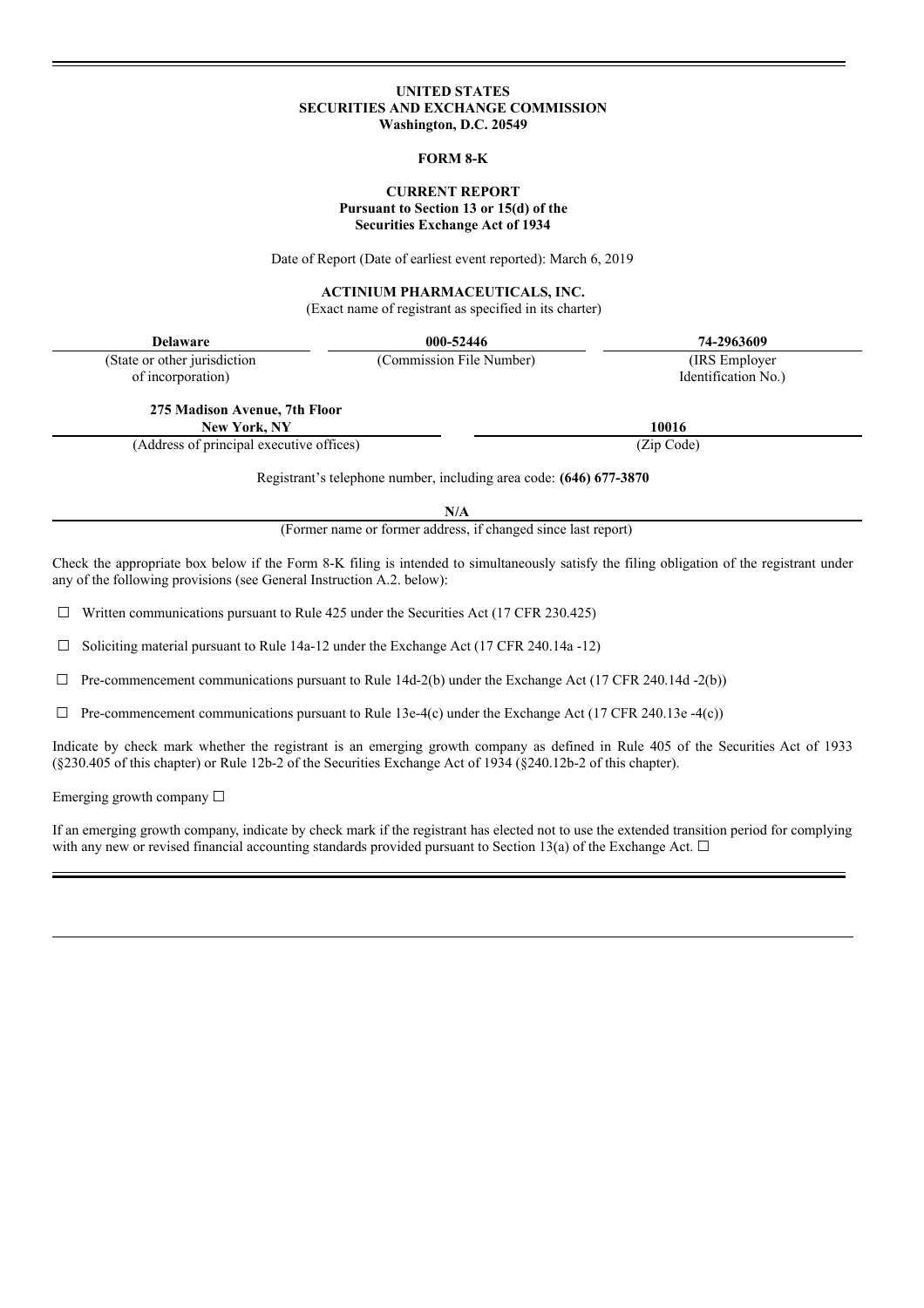#### **Item 1.01 Entry into a Material Definitive Agreement.**

On March 6, 2019, the Company executed an amendment to the Company's 2013 Amended and Restated Stock Plan, as amended (the "Plan Amendment"). The Plan Amendment increases the number of shares of common stock that the Company is authorized to issue under the plan to 22,750,000 shares.

As previously disclosed in Item 5.07 of the Current Report on Form 8-K filed with the Securities and Exchange Commission on December 21, 2018, the Plan Amendment was approved by Actinium's stockholders at the 2018 annual meeting of stockholders held on December 18, 2018. The foregoing description of the Plan Amendment does not purport to be complete and is qualified in its entirety by reference to the full text of the Plan Amendment, a copy of which will be filed as an exhibit to our Form 10-K for the year ended December 31, 2018.

## **Item 5.03 Amendments to Articles of Incorporation or Bylaws; Change in Fiscal Year.**

On March 6, 2019, we filed a Certificate of Amendment to our Certificate of Incorporation, as amended, with the Secretary of State of the State of Delaware to increase the number of authorized shares of Actinium's common stock from 400,000,000 to 600,000,000 shares (the "Charter Amendment").

As previously disclosed in Item 5.07 of the Current Report on Form 8-K filed with the Securities and Exchange Commission on December 21, 2018, the Charter Amendment was approved by Actinium's stockholders at the 2018 annual meeting of stockholders held on December 18, 2018. The foregoing description of the Charter Amendment does not purport to be complete and is qualified in its entirety by reference to the full text of the Charter Amendment, a copy of which will be filed as an exhibit to our Form 10-K for the year ended December 31, 2018.